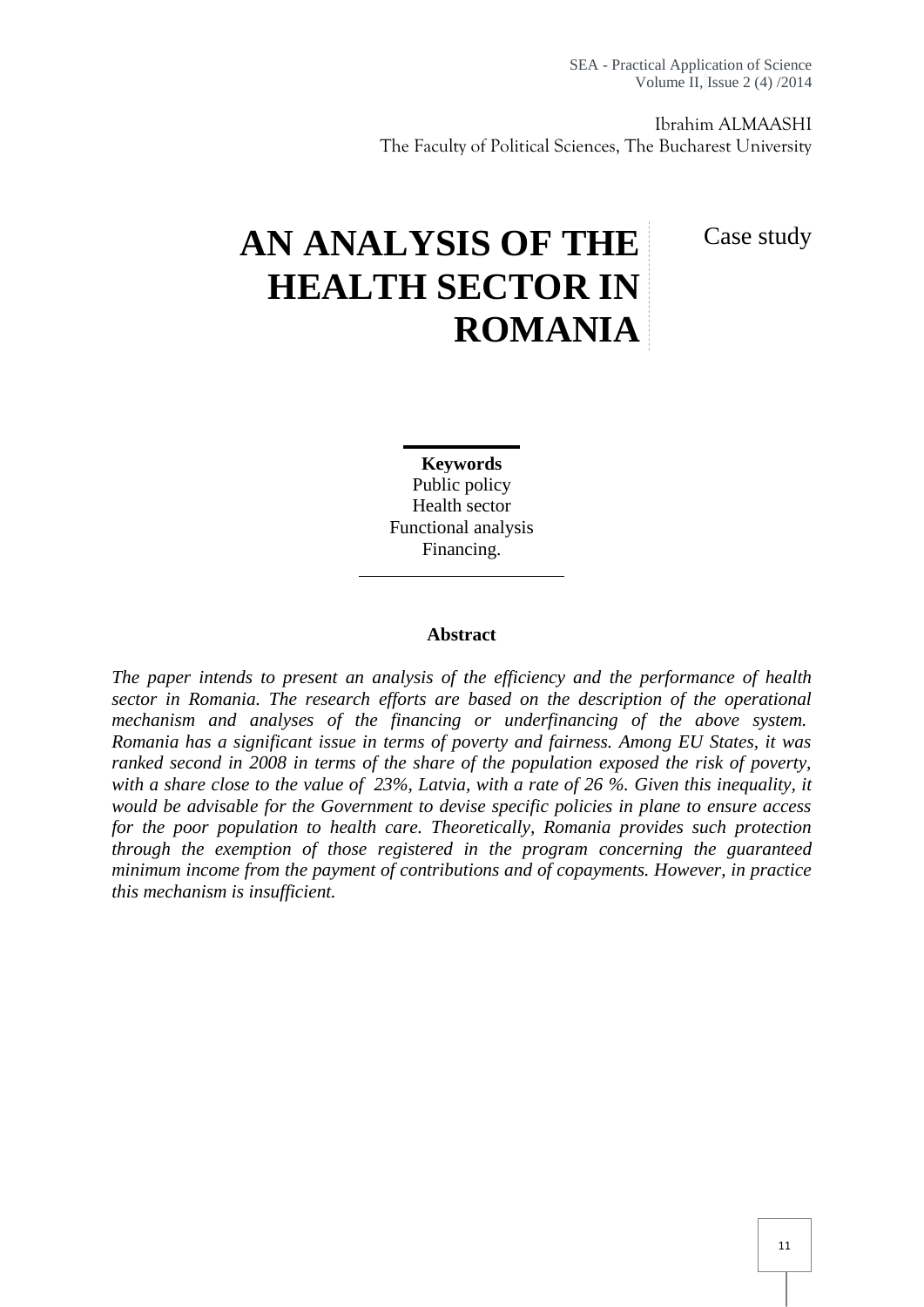### **Introduction**

The present paper presents an analysis of the efficiency and of the performance of health sector in Romania. The research efforts are based on the description of the operational mechanism and analyses of the financing or underfinancing of the above system. On the other hand, there are underlined the main weak points existing within health system and there are some proposals to improve them.

The analysis of the health system is based on the functional one. The general purpose of the functional analysis consists in:

- Identifying the strengths and distortions in the present type of organization; the performance and good functioning of the Romanian health system; the proposal of some recommendations in order to repair the identified deficits
- The optimization of the dialogue between decision-makers in the finance and health areas.
- Highlighting the discrepancies between declared and assumed functions of the key agencies in health sector and their place in service supplying, funding and concrete creation of the selected health system resources such as technology, main offices and staff.
- Settling the basis for increasing the availability and use (especially the quantitative one) of the data and quality information.

### **Health Sector Performance**

The health sector performance from Romania and not only, can be analyzed in relation with four different indicatives:

- a. Health results;
- b. Beneficiaries receptivity;
- c. Equity and financial protection;
- d. Its own financial sustainability.

The theoretical framework used within functional analysis – figure 1.

The functional analysis has identified significant problems in all four areas.

# **a. Health results**

Given the fact that Romania has joined European Union (EU) in 2004, it is relevant to compare Romania with the other EU countries. However, it is equally important to keep in mind that Romania (with an income per capita of 7 500 USD in 2009) is considerably poorer than the EU average (with an income per capita of 38 845 USD in the same year) and that the income level of a country is linked to the health of its population. The analysis found that – even if the health results registered improvements and the gap between Romania and EU is diminishing, at some major indicators, the results achieved in the health sector in Romania remain significantly behind those in the EU Member States (Eurostat, (2012)).

It is also noted that health indicators are close to the average of countries with similar levels of income.

Over the past three decades, life expectancy in Romania increased to 69.9 years for men and 77.5 years for women. Also, there was a huge reduction of the death probability before age of 5 (down to 12 deaths per 1000) live births and maternal mortality (currently registering 21.1 maternal deaths per 100 000 live births). Within these global indicators of this summary, Romania reduces the high and still significant historical difference between this and the EU average, but its life expectancy remains significantly behind the EU average life expectancy of 76.5 years for men and 82.6 years for women (Eurostat, (2012)).

 Cardiovascular diseases are the leading cause of death in Romania, meaning that success in cardiac interventions is an important indicator of the health system success as a whole. The report concluded that this is an area in which Romania has achieved some successes. Standardized mortality rate of heart disease in Romania for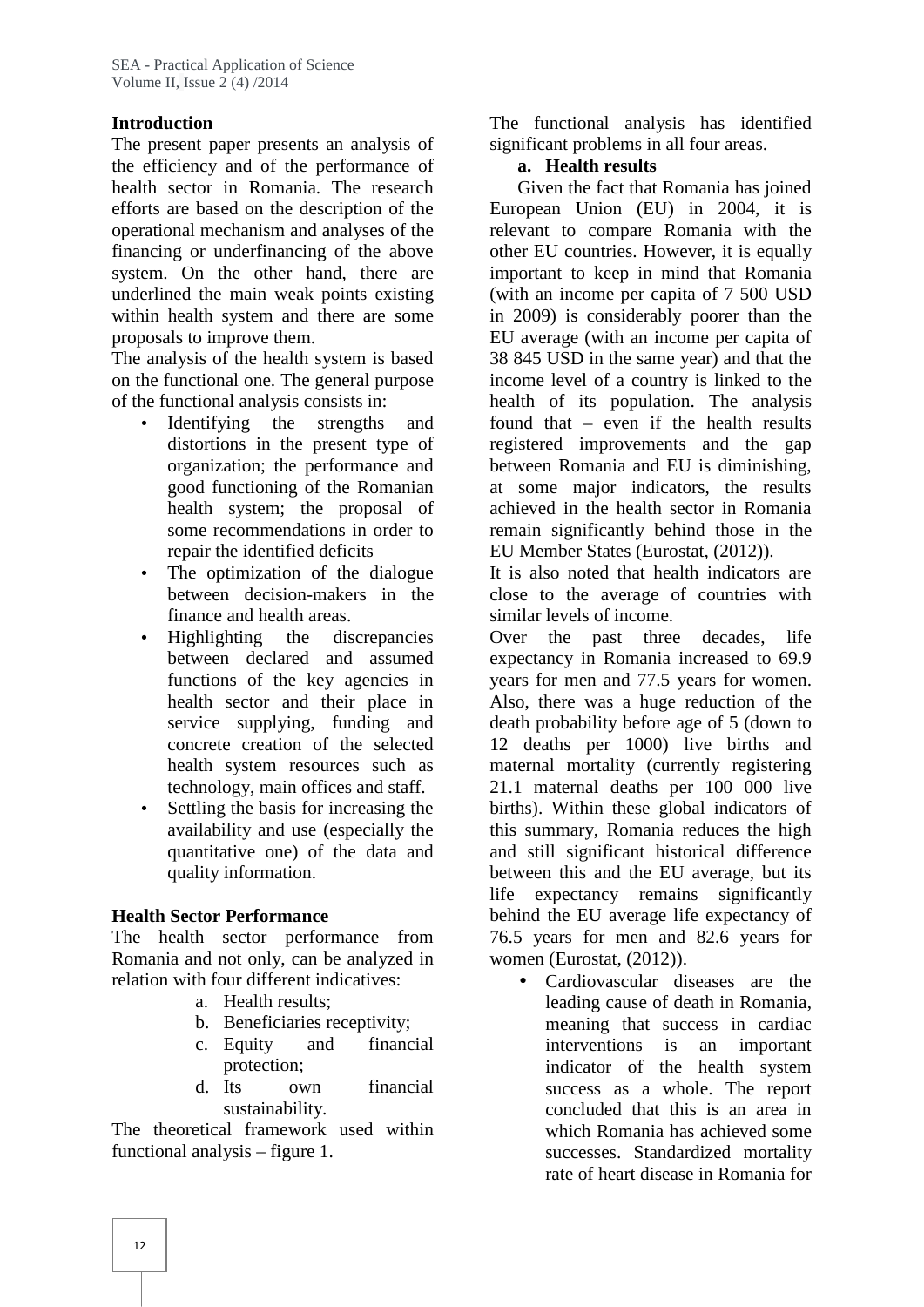both sexes (194 per 100,000 ) is below the level recorded by countries with similar income levels ( 330-100000 inhabitants), even if the country scores limited progress in achieving the results within the EU.

 In other areas, such as the preventive medicine, Romania does not compare favorably with others. A dramatic example is provided by cervical cancer mortality which can be avoided to a large extent by detecting and treating cervical lesions. There is a high rate of cervical cancer in Romania. Even more worrying is the fact that death rate from this disease raised or was unchanged, while in most European countries it drops.

#### **a. Responsiveness to beneficiaries**

Problems related to this aspect tend to be the most often reported in the press, including long queues and patients dissatisfied because they could not get the diagnostic services and the medicines they need. Users often complain that they are humiliated when dealing with the health sector - there are few complaints due to the costs involved in this for users but also because they reflect a lack of concern for patients' rights and for suppliers' freedom to decide on the quality of services they provide to patients.

Surveys suggest that informal payments are widely perceived especially for hospital services , over 60% of hospital patients make informal payments Receptiveness towards patients' rights is difficult to measure and to rate, but such an attempt of Euro Index of the alternatives' consumers within the system didn't exist and the providers often do not make any effort to be attractive and to meet the users (hence come the problems of lack of cleaning or maintenance) .

The provision by the private sector is reduced. Only 3% of consultations (or 6 %

of households in the richest fifth) occur in a clinic & private practice. Health System 2009 ranked Romania on 32nd out of 33 European countries in this respect.

# **b. Equity and Financial Protection**

How fair is the health care system? The latest data available are from the Survey on household budgets (GBS ) in 2008. The data GBS can draw several conclusions:

- There is a big problem with access to health services, especially for the poor part of the population. Many poor people in need of medical services do not seek health care. Almost half of the poorest 20 % of the population is in this situation. This gap is particularly large in the treatment of chronic diseases, as 42 % of the poor who say they have a chronic illness do not seek care compared to 17 % of wealthy individuals. Real gap is even greater, because most poor people with chronic diseases do not realize the need for medical care. The simulations which assume the need for health care among people with chronic disease are similar among the rich and the poor categories of population and these estimate that an alarming 85% of the poor who need health care do not receive it.
- Years of economic growth have increased the access of the entire population from 61% in 1996 to 71% in 2008. However, during this period, increased access was concentrated among higher income groups. For those with increased income the access has risen from 65% to 80% while there was no increase access for the poorest.
- Government policy is to subsidize services (so that, theoretically, there is no co-payment for services) and to partially subsidize a variety of pharmaceutical products for the entire population. In addition, poor categories are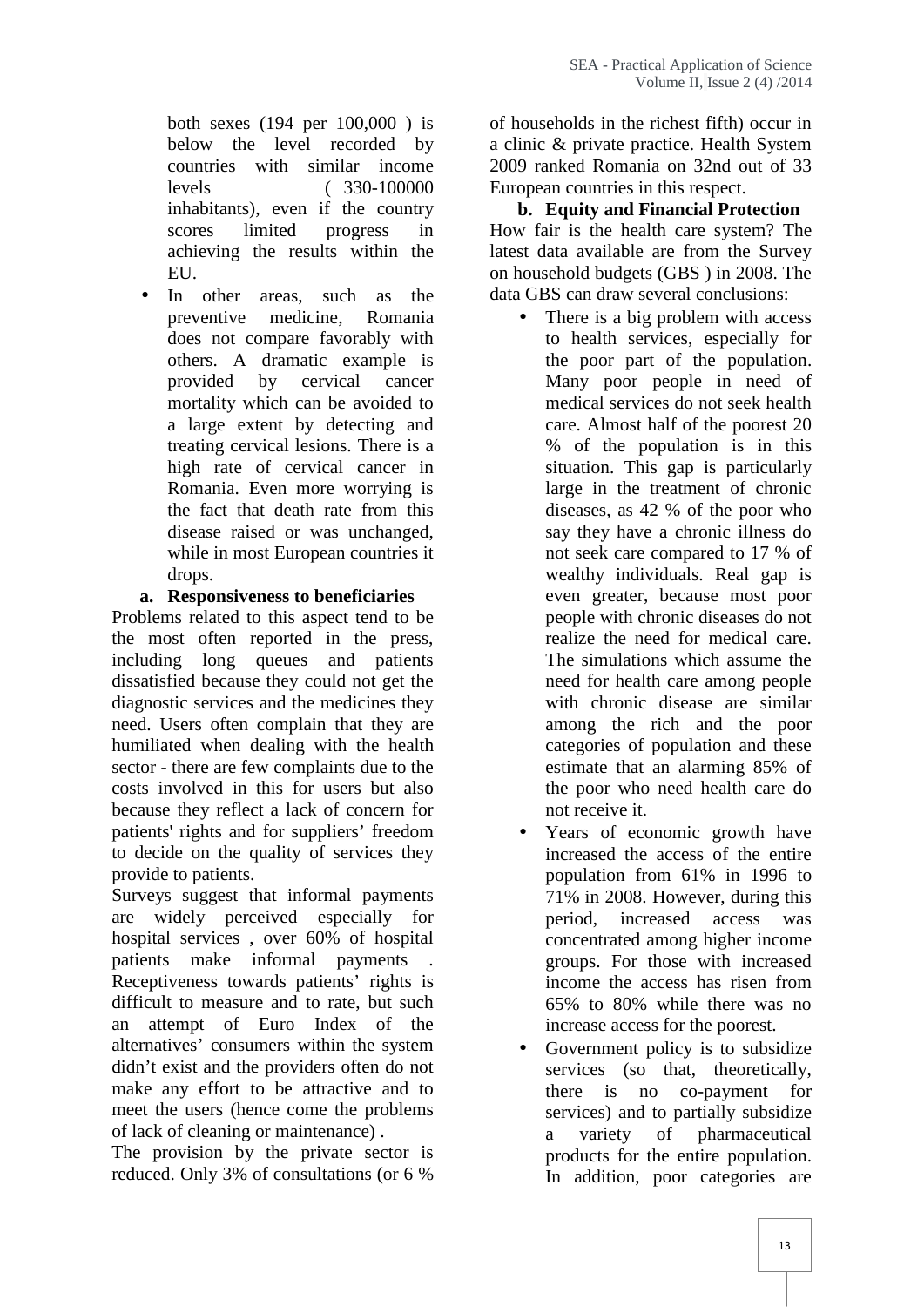explicitly spared of payments, but the evidence available suggests that this policy is not effective in protecting the poor and other vulnerable groups face financial difficulties.

- Three out of patients are too poor for the services they receive;
- 62% of the poor people requiring medication pay for them.

While in some countries poverty diseases lead to high costs of health care incurred by patients in their own pockets, in Romania, the main problem is rather the lack of access to it than high financial costs. A study based on data of a survey for the period 1999 - 2004 measured the impact of payments for health care on poverty. In 1999, payments for medical care brought 1.2% of the population below the poverty line, while in 2004 they got 0.4 % of the population below this limit.

#### **c. Financial Sustainability**

Between 2005 and 2008, the public health sector revenues have grown quickly, with an average nominal rate of 23% per year, a growth rate much faster than the overall public revenue. Financing needs of the health sector grew at an even faster rate, due to a number of factors, including the increase of the number of eligible drugs for subsidy and the removal of ceilings for compensated medicines. When the financial crisis in 2008 forced the government to cut public spending, the health sector has been unable to control costs and, instead, the debts to suppliers of drugs and against other providers.

Subsequently, the auditors found that hospitals and pharmacies had sold their products and services, but the invoices were not recorded by the county houses insurance because they would have exceeded their budget ceilings set out in.

### **Health System Description**

After the Revolution of 1989, Romania started a reform of its tax system centrally. The changes introduced in the first decade of the Revolution were strengthened and

deepened by Health Insurance Law from 1997 and the Health Reform Law of 2006. The aim of the reform was to create a system of health insurance decentralized and pluralistic, in which citizens would contribute based on income from these funds for health insurance would purchase services from health providers a market where quality and safety should be carefully regulated by an independent entity. Even though there existed significant progress in terms of directing the system towards this vision, many of the features of the old system and still were not created some vital skills to enable the new system to work effectively.

Following the recent decentralization of hospital accountability relationships within the health system in Romania have become more complex. The managers of these hospitals must now report to the county councils and municipalities that belong to Health Ministry (HM) and CNAS. The second level of responsibility for primary care outpatient centers and the hospital is reported by the Health Ministry through county public health authorities. The conclusion is that this relationship is extremely weak. It will be crucial for the government to clarify, consolidate or redistribute responsibilities within the board, thereby increasing transparency. Such clarification should restore HM leadership policy (as opposed to its role management) and ensure the autonomy of CNAS as a purchaser of health services (as opposed to its role of simply paying), while promoting a greater clarity regarding liability CNAS and greater transparency in the Council (by publishing annual reports, audit memoranda and other technical documents) .

# **Strengthening financial controls**

The evolution of health spending over the past years has shown that, without careful control, costs can increase in an explosive manner. Shortly, the difficulty lies in strengthening financial controls. In the long term, the difficulty lies in the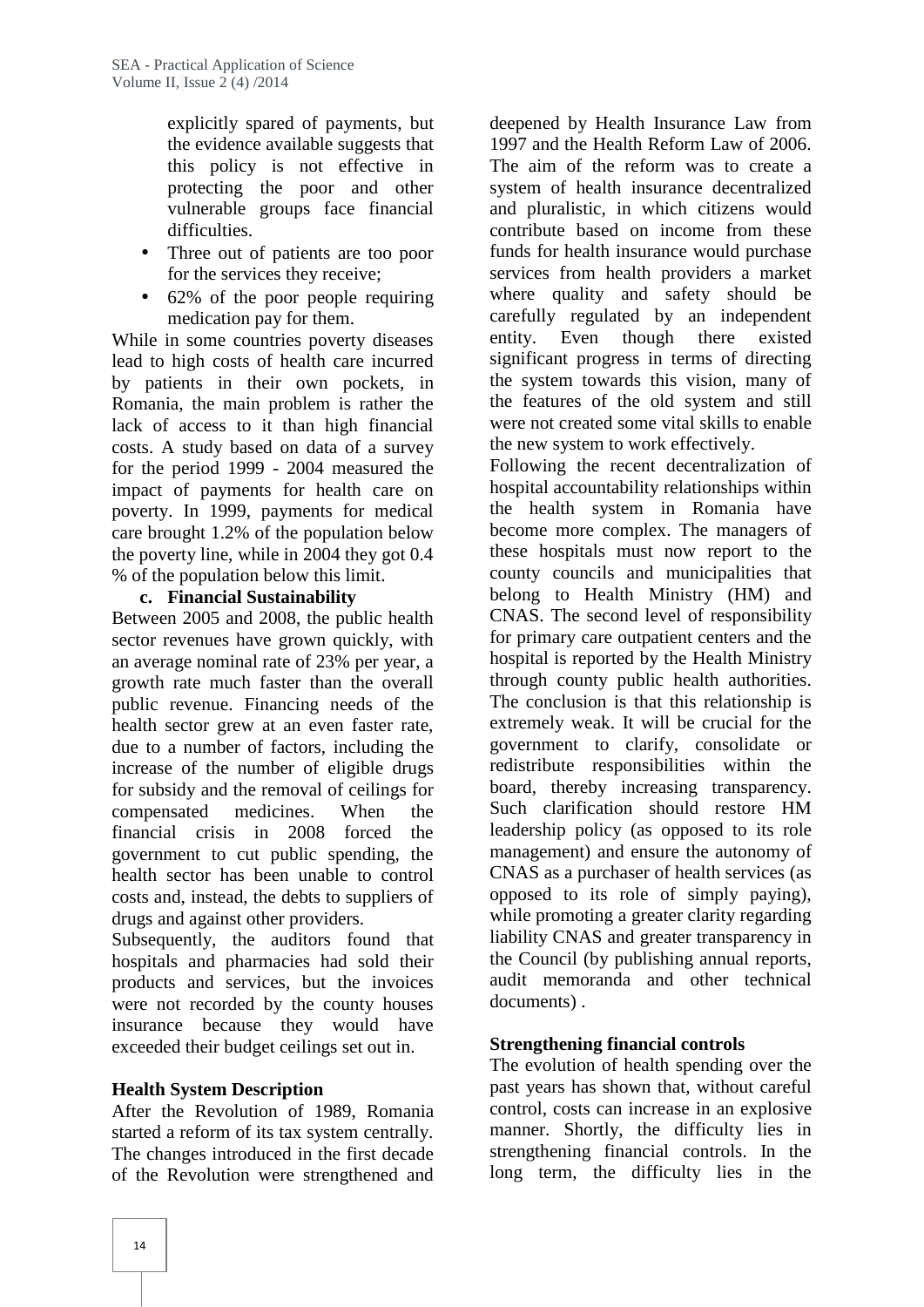development of systems able to establish priorities regarding the use of new technologies and pharmaceuticals in accordance with available funding.

In 2009 and 2010, there have been significant expenditures in the sector, which exceeded the approved budget, particularly for pharmaceutical and hospital services. There have accumulated very important arrears and for several months, they did not know the real extent of the problem. Since then, the government, with the support of the IMF and the EU, has developed a series of measures to exercise effective control over health spending. In recent months, among them was included to reduce the number of patients admitted to hospital with 10% compared to 2010 and reduce the ceiling price paid by the government for medicine in national health programs. The Government is also implementing an ambitious information technology system within CNAS for monitoring and improving the efficiency of health spending. It will implement additional controls in the near future, which will include:

- establishing a quarterly indicative ceilings for services contracted with hospitals and physicians with incentives to physicians that they fall within the limits of prescription drugs;
- reduction of compensated and free drugs approved in 2008 in order, directing, if possible, to generics.

An unusual feature of the health sector in Romania is the existence of a massive number of national health programs. These programs have grown at a much faster rate than any other item included in the budget for the health budget is equivalent to almost a fifth of total health spending and 2.3 times the total budget for primary care. In Romania, there is a third group of programs that consists of conditions and treatments with high costs and low incidence and they constitute the lion's share in national programs. These include

cancer (31% of the total national programs), diabetes (13%), transplantation of organs and tissues (2%) and renal dialysis (23%). These programs are funded by the HM and CNAS and receive special treatment. Not only these contributed to a high budgetary priority but have been exempted from cuts during the financial crisis of 2009 (Institutul National de Statistica, (2011)).

Also, there are exempts from regulations that require co-payments by users and the practice of favoring generics and new technologies tend to involve high costs without adequate assessment of health technology. Within this functional analysis, I recommend first directing national health programs so that they focus on the prevention of non-communicable diseases and cervical cancer as well as infectious disease control and, second, the transformation of other national health programs which finances the high cost interventions and reduced incidence in a fund for catastrophic diseases, with a clear budget ceiling and transparent rules decisions

#### **Efficiency of network health and recovery of quality control systems**

Romania inherited a large hospital sector, outdated and distorted, with very few outpatient facilities and a poor regulatory quality of the old communist system. Even if there has been some progress in terms of modernization, there is still much to do, given that professional and financial incentives have continued to target direct investment and human resources to the provision of hospital services .

Efficient network would involve the remodeling of existing institutions that operate independently of one another, to turn them into networks capable of operating within the system of referrals and referral back. This would require classification of existing units providing health services and identifying the level and type of tertiary centers that could become the leader of each network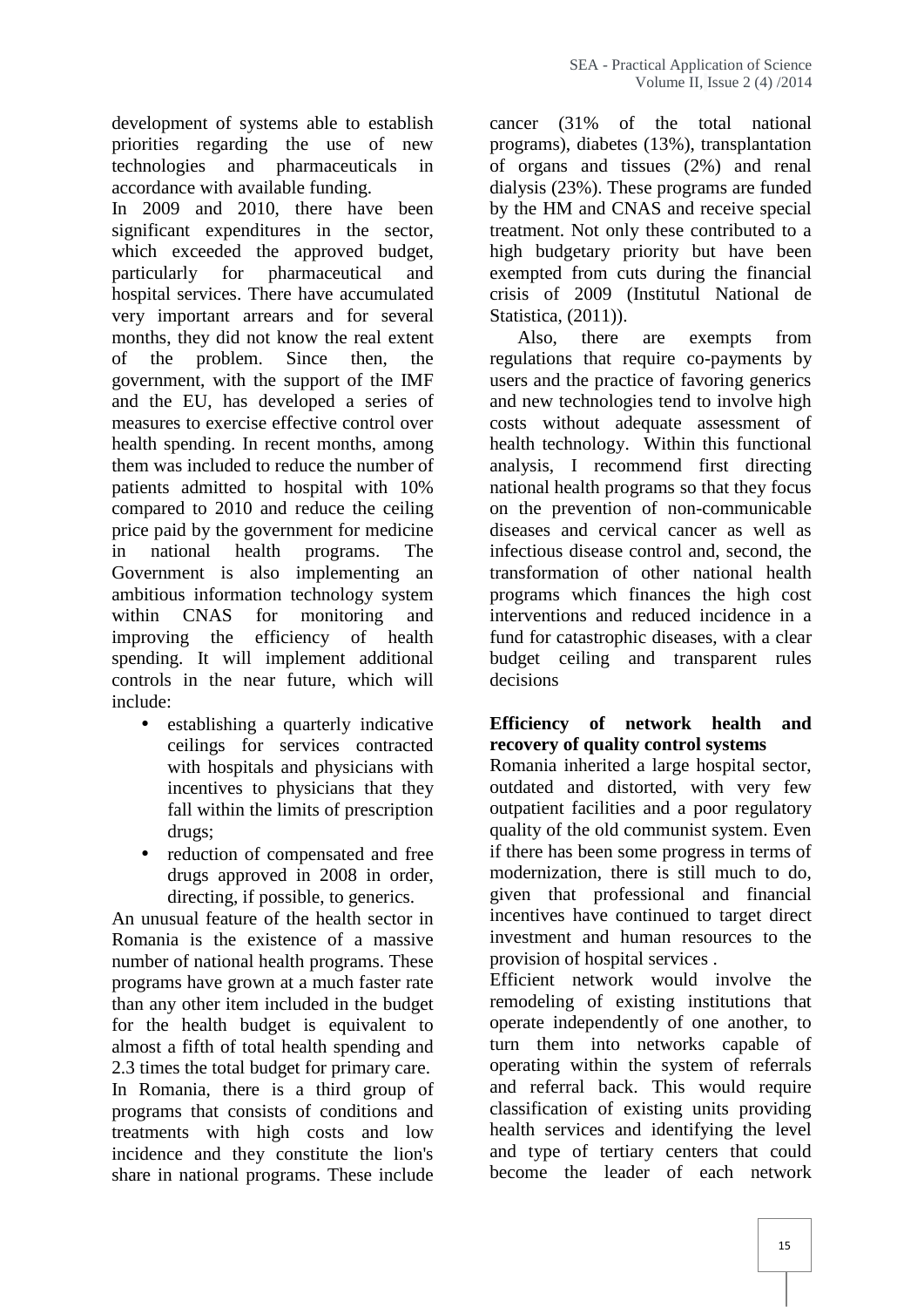connection. It would also require the reduction of hospital care units that are no longer necessary, reorganizing and reducing singular specialization hospital beds for acute conditions up to a maximum of 4 per 1,000 inhabitants. As you reduce the supply of hospital services will be necessary to increase the supply of specialized outpatient and day (they may work in hospitals, clinics as satellite or independent facilities). Some of these actions may require updating, as appropriate, of EU-funded investment program to rehabilitate hospitals and buying medical equipment.

- Many family doctors are working only a few hours a day and is likely to increase considerably the volume of services.This is due partly to the small share of their earnings that are paid out of fees for services, but largely due to regulatory maximum ceiling on the number of visits of patients for which may charged on a daily the basis.There are already plants to increase fee for the services of doctors income from 30% to 50%, but if it is deleted and the regulary ceiling, they will not be able to be responsive to such incentives.
- Similarly, the under-utilisation of specialist doctors in massive outpatients. Again, this is due to a ceiling on the number of points you can earn per working day and the absence of incentives for outpatient procedures.
- Doctors don't have any incentive to limit the references because they can be charged .
- Hospitals are paid on the basis of the Diagnostic Group (DRG) for hospitals services, wich give them an incentive to increase the number of hospitalizations. In 2006, 9 of the 20 most common DRGs observes were those who, in other countries, are usually treated as outpatient or day services. These

patients represent 15% of hospitalized patients in Romania and that could be easily treated in the outpatient procedure.

- It is assumed that the DRG stimulates competition and, however, argues that CNAS is forced to conclude contracts with all hospitals, regardless of cost or quality.
- Structurals technical units for introducing positive incentives are already largely implemented. Fees for services associated with the capital can reach a balance between the different levels of supply and to ensure access for the entire population. DRG payments, if they are properly sructured, can encourage the provision of outpatient medical care and daily hospital treatment instead.

Changing the rules so that CNAS do not pay for readmissions, which exist in current framework agreement, constitutes a good example of such improvement, maybe adding quality indicators for improving these payments. There are numerous examples easily adjustable from other European countries. However, the constraints of the current framework agreement which, in effect, limit the volume of activity professionals' primary health care and ambulatory and quarterly recalculation of values could offset any points of potential benefits obtained from adjustment of the payment rates by itself.

Another major component of quality of the health care system is the use of international clinical guidelines, which are algorithms that provide practitioners instructions regarding diagnosis, management and treatment in specific areas of health care. Each country must adapt these clinical guidelines to fit the context of the health system, own their own referral network and resources. The guide creates what is known as the paths, which provides detailed guidance for the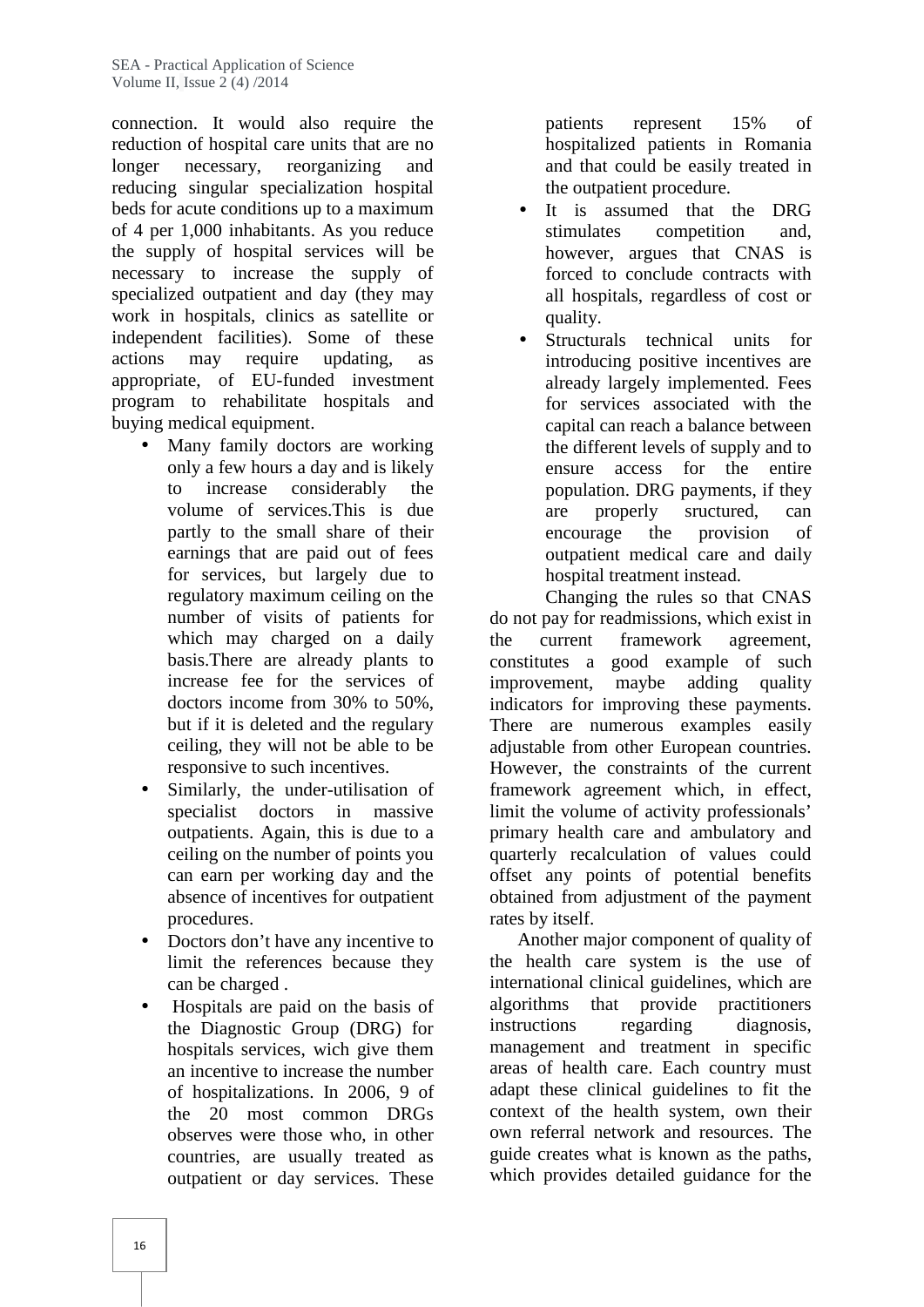management for patients suffering from specific diseases or certain periods of time, including details on the progress and the results. In this way, ways of pursuing quality care, equity, continuity and coordination of care within the health system.

In addition, we recommend that the Government establish health policies (cross-cutting programs of preventive care to the population), including through the introduction of legislation to reduce risk factors (for example, to increase the excise duty on tobacco products and the prohibition of smoking in public spaces), the national communication campaigns, preventive interventions for the population and for individuals and programs to reduce risk factors highly scattered, intensification of cancer detection, vaccination, as well the monitoring increase.

#### **The demographic problem**.

Romania's population declines and ages. Even if this trend can be observed in other countries, it is even more pronounced and more severe in Romania.

Figure 2 illustrates the speed with which the Romanian population is aging as a result of the fall in combined fertility and mortality. The world as a whole goes through this transition. In the 1950s, the global population within the categories of age, each age group was higher than that of older than him, creating the traditional pyramid of the ages. Today, this is no longer valid, since the lower age groups approaching the size of adults. It is expected that by the year 2050, this change in the age structure will become more prominent, all age ranges for adults and youth approaching the same size, this process culminating with the standardization of the pyramid.

Romania recorded an advance compared to the rest of the world during this transition. Since the 1950s, the younger age groups of population were no longer the greatest. Today, unlike the rest of the world, the majority of the

population in Romania is made up of adults between the ages of 20 and 60 years of age. It is expected that by the year 2050, the largest segment of the population will consist of older persons (those aged over 60 years), and the population would take the distribution in the form of the inverted pyramid, "each age group being higher than younger than him" is this the reverse very quick and severe in Romania compared to the pace of the transition to a global level (Comisia Comunit ilor Europene, (2007)).

Figure 3 points out another core feature of demographics of Romania, namely the decrease in its population. Romania's population continues to drop steadily since 1990 and looming this fall. At its peak, the Romania's population was over 23 million inhabitants, while today it is less than 21 million. The United Nations forecasts that the total population will decrease by up to approximately 17 million by 2050, going back to the year 1950. Today, the two groups are of equal size and in the future, the number of older people will exceed the number of young people in Romania. This change, coupled with decreasing population continues, is a characteristic of the demographics of Romania.

### **Comparison to other dimensions of health system**

Without the intention of supporting a specific grading system health within the framework of this analysis, I have taken note of the European Index of Consumer Health Care 2009. It provides scores of health systems of the 33 countries in the EU based on 38 indicators grouped into 6 categories, which included: the existence of insurance covered for liability in cases of malpractice, the speed with which computerized scans are obtained, fatal heart attack cases, the value of informal payments made to doctors and the existence of subsidies for pharmaceutical products. Data were collected from public sources and from within a study requested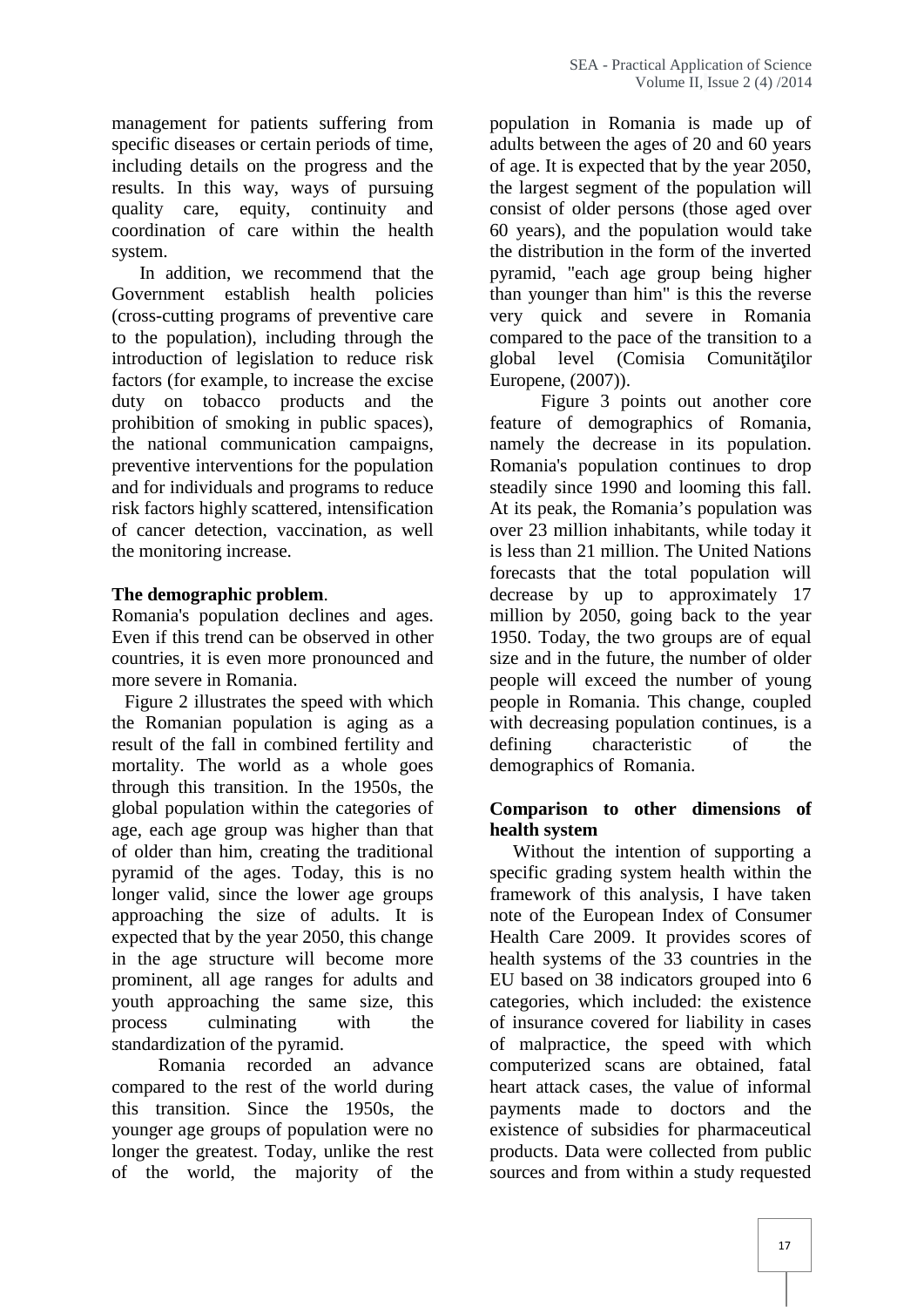a private provider. General results can be seen in Table 1.1.

#### **References:**

- [1] Comisia Comunitailor Europene, (2007), *Carte Alb*, Împreun pentru s n tate: O *abordare strategică pentru UE 2008-2013*, disponibil online la http://ec.europa.eu /health/ph\_overview/documents/strategy\_wp\_r o.pdf.
- [2] Department of Economic and Social Affairs of the United Nations Secretariat, (2008), World Population Prospects
- [3] Duran A, Kutzin J, Martin-Moreno JM, Travis P. (2011), Understanding health systems: scope, functions and objectives. In: Figueras J, McKee M, editors. *Health systems, health, wealth and societal well-being: assessing the case for investing in health systems* Berkshire: Open University Press; pp. 19–36.
- [4] Eurostat, (2012), *European Health for All Database*, WHO Regional Office for Europe, disponibil online la www.data.euro.who.int/hfadb/.
- [5] Eurostat, (2012), *General government expenditure statistics,* disponibil online la http://epp.eurostat.ec.europa.eu/statistics\_expla ined/images/d/da/Total\_general\_government\_e xpenditure on health by country%2C\_2005-009 \_ % 28 % 25 \_ of \_ GDP \_ and \_ millions\_of\_euro\_in\_2009%29.PNG.
- [6] Eurostat, (2012), *Healthcare statistics*, disponibil online la http://epp.eurostat.ec.europa.eu/statistics\_expla ined/index.php/Healthcare\_statistics.
- [7] Eurostat, (2012), *Healthcare statistics, Healthcare indicators, 1999-2009 (per 100 000 inhabitants)*, disponibil online la http://epp.eurostat.ec.europa.eu/statistics\_ explained / index.php/Healthcare\_statistics.
- [8] Eurostat, (2012), *Hospital, beds, 1999-2009, per 100 000 inhabitan*ts
- [9] Institutul National de Statistica, (2011), *Anuarul Statistic al României*, Bucure ti.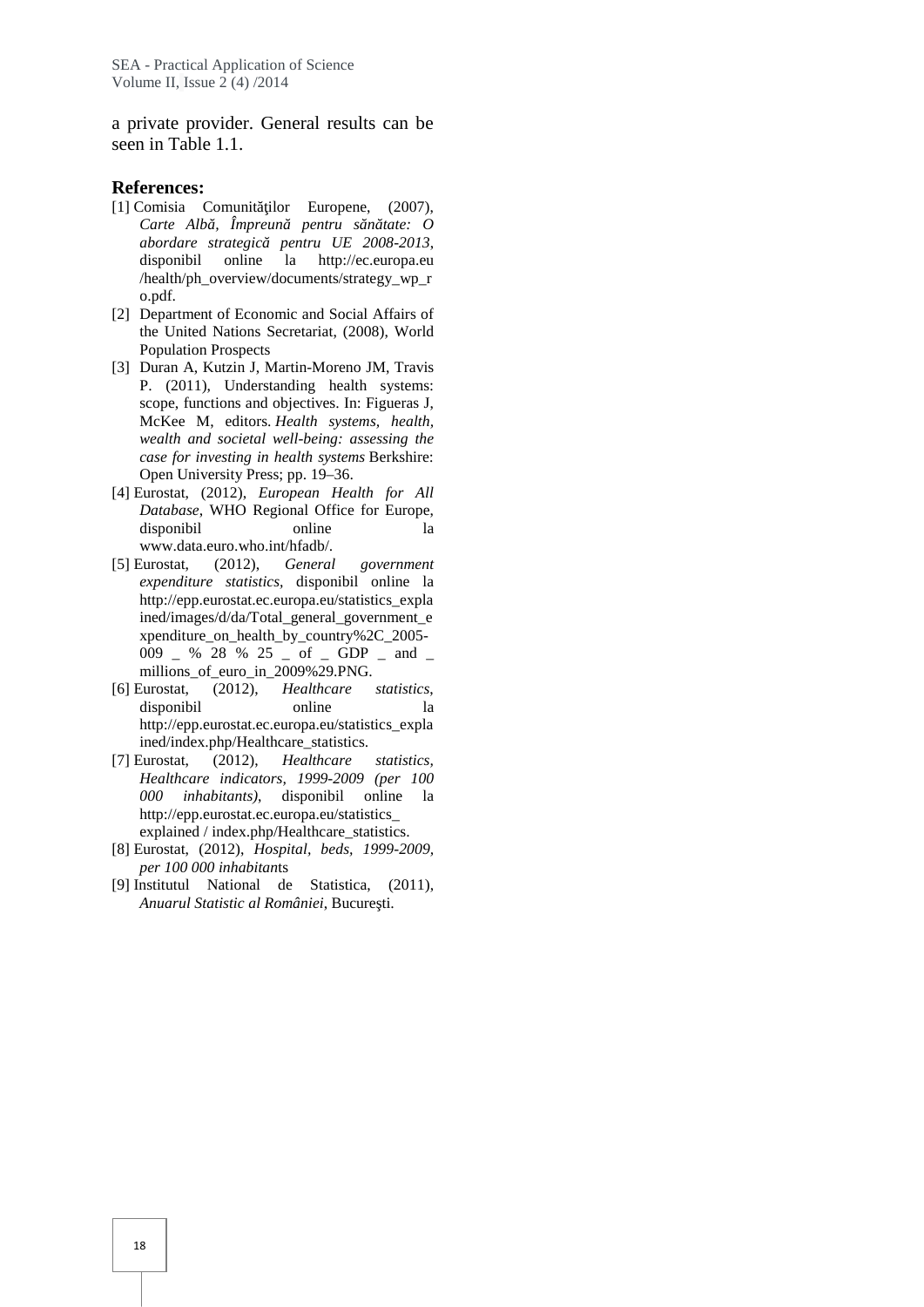

*Figure 1: The theoretical framework used within functional analysis*

Source: Adapted from Duran A, Kutzin J, Martin-Moreno JM, Travis P., 2011

*Figure 2: The age structure of the population in Romania and worldwide-thousands*